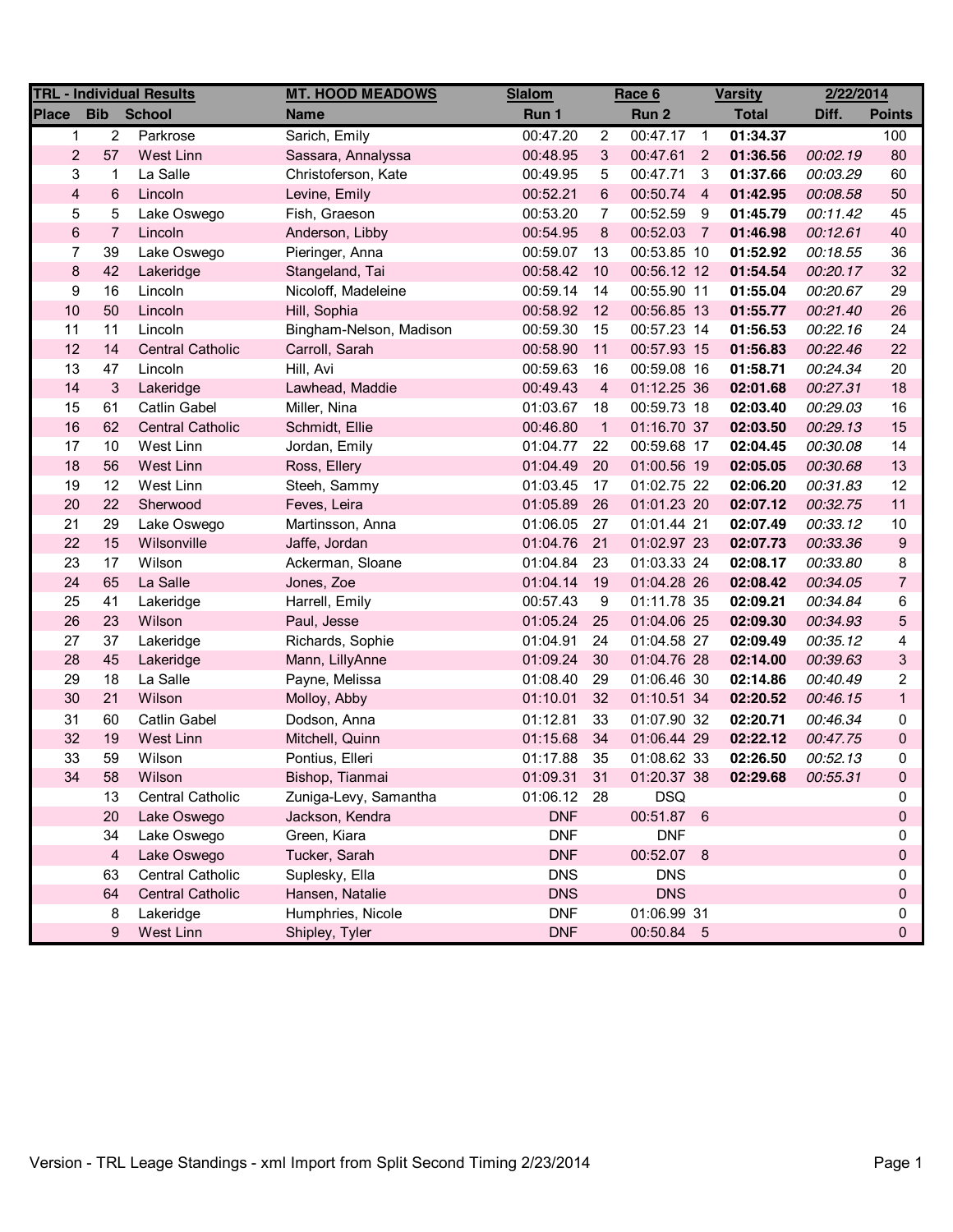| <b>TRL - Team Results</b> |                                           | Race 6               |                   | <b>MT. HOOD MEADOWS</b>                                                | 2/22/2014       |          |
|---------------------------|-------------------------------------------|----------------------|-------------------|------------------------------------------------------------------------|-----------------|----------|
| <b>Varsity</b>            |                                           | <b>Slalom</b>        |                   | <b>STADIUM</b>                                                         |                 |          |
|                           |                                           |                      |                   | The Team's Total Time is the sum of best three times from each course. |                 |          |
|                           | Run 1                                     | <b>Time</b>          |                   | Run <sub>2</sub>                                                       | <b>Time</b>     |          |
|                           | <b>Team Lincoln</b>                       | <b>Total</b>         | 05:24.75          |                                                                        |                 | Rank 1   |
|                           | 6 Levine, Emily                           | 00:52.21             |                   | 6 Levine, Emily                                                        | 00:50.74        |          |
|                           | 7 Anderson, Libby                         | 00:54.95             |                   | 7 Anderson, Libby                                                      | 00:52.03        |          |
|                           | 50 Hill, Sophia                           |                      | 00:58.92 02:46.08 | 16 Nicoloff, Madeleine                                                 | 00:55.90        | 02:38.67 |
|                           |                                           |                      |                   |                                                                        |                 |          |
|                           | <b>Team Lake Oswego</b>                   | <b>Total</b>         | 05:34.85          | <b>Time Diff.</b>                                                      | 00:10.10 Rank 2 |          |
|                           | 5 Fish, Graeson                           | 00:53.20             |                   | 20 Jackson, Kendra                                                     | 00:51.87        |          |
|                           | 39 Pieringer, Anna                        | 00:59.07             |                   | 4 Tucker, Sarah                                                        | 00:52.07        |          |
|                           | 29 Martinsson, Anna                       |                      | 01:06.05 02:58.32 | 5 Fish, Graeson                                                        | 00:52.59        | 02:36.53 |
|                           |                                           |                      |                   |                                                                        |                 |          |
|                           | <b>Team West Linn</b>                     | <b>Total</b>         | 05:35.02          | <b>Time Diff.</b>                                                      | 00:10.27 Rank 3 |          |
|                           | 57 Sassara, Annalyssa                     | 00:48.95<br>01:03.45 |                   | 57 Sassara, Annalyssa                                                  | 00:47.61        |          |
|                           | 12 Steeh, Sammy                           |                      |                   | 9 Shipley, Tyler                                                       | 00:50.84        |          |
|                           | 56 Ross, Ellery                           |                      | 01:04.49 02:56.89 | 10 Jordan, Emily                                                       | 00:59.68        | 02:38.13 |
|                           | <b>Team Lakeridge</b>                     | <b>Total</b>         | 05:50.74          | <b>Time Diff.</b>                                                      | 00:25.99 Rank 4 |          |
|                           | 3 Lawhead, Maddie                         | 00:49.43             |                   | 42 Stangeland, Tai                                                     | 00:56.12        |          |
|                           | 41 Harrell, Emily                         | 00:57.43             |                   | 37 Richards, Sophie                                                    | 01:04.58        |          |
|                           | 42 Stangeland, Tai                        |                      | 00:58.42 02:45.28 | 45 Mann, LillyAnne                                                     | 01:04.76        | 03:05.46 |
|                           |                                           |                      |                   |                                                                        |                 |          |
|                           | Team La Salle                             | <b>Total</b>         | 06:00.94          | <b>Time Diff.</b>                                                      | 00:36.19 Rank 5 |          |
|                           | 1 Christoferson, Kate                     | 00:49.95             |                   | 1 Christoferson, Kate                                                  | 00:47.71        |          |
|                           | 65 Jones, Zoe                             | 01:04.14             |                   | 65 Jones, Zoe                                                          | 01:04.28        |          |
|                           | 18 Payne, Melissa                         |                      | 01:08.40 03:02.49 | 18 Payne, Melissa                                                      | 01:06.46        | 02:58.45 |
|                           |                                           |                      |                   |                                                                        |                 |          |
|                           | <b>Team Wilson</b>                        | <b>Total</b>         | 06:35.40          | <b>Time Diff.</b>                                                      | 01:10.65 Rank 6 |          |
|                           | 17 Ackerman, Sloane                       | 01:04.84             |                   | 17 Ackerman, Sloane                                                    | 01:03.33        |          |
|                           | 23 Paul, Jesse                            | 01:05.24             |                   | 23 Paul, Jesse                                                         | 01:04.06        |          |
|                           | 58 Bishop, Tianmai                        |                      | 01:09.31 03:19.39 | 59 Pontius, Elleri                                                     | 01:08.62        | 03:16.01 |
|                           | <b>Team Central Catholic</b>              | <b>Total</b>         | <b>DNF</b>        | <b>Time Diff.</b>                                                      |                 | Rank 99  |
|                           | 62 Schmidt, Ellie                         | 00:46.80             |                   | 14 Carroll, Sarah                                                      | 00:57.93        |          |
|                           | 14 Carroll, Sarah                         | 00:58.90             |                   | 62 Schmidt, Ellie                                                      | 01:16.70        |          |
|                           | 13 Zuniga-Levy, Samanth 01:06.12 02:51.82 |                      |                   | 13 Zuniga-Levy, Samantha No Time                                       |                 | 02:14.63 |
|                           |                                           |                      |                   |                                                                        |                 |          |
| <b>Team</b>               |                                           | <b>Total</b>         |                   | <b>Time Diff.</b>                                                      |                 |          |
|                           |                                           |                      |                   |                                                                        |                 |          |
|                           |                                           |                      |                   |                                                                        |                 |          |
|                           |                                           |                      | 00:00.00          |                                                                        |                 | 00:00.00 |
|                           |                                           |                      |                   |                                                                        |                 |          |
| <b>Team</b>               |                                           | <b>Total</b>         |                   | <b>Time Diff.</b>                                                      |                 |          |
|                           |                                           |                      |                   |                                                                        |                 |          |
|                           |                                           |                      |                   |                                                                        |                 |          |
|                           |                                           |                      | 00:00.00          |                                                                        |                 | 00:00.00 |
|                           |                                           |                      |                   |                                                                        |                 |          |
| <b>Team</b>               |                                           | <b>Total</b>         |                   | <b>Time Diff.</b>                                                      |                 |          |
|                           |                                           |                      |                   |                                                                        |                 |          |
|                           |                                           |                      |                   |                                                                        |                 |          |
|                           |                                           |                      | 00:00.00          |                                                                        |                 | 00:00.00 |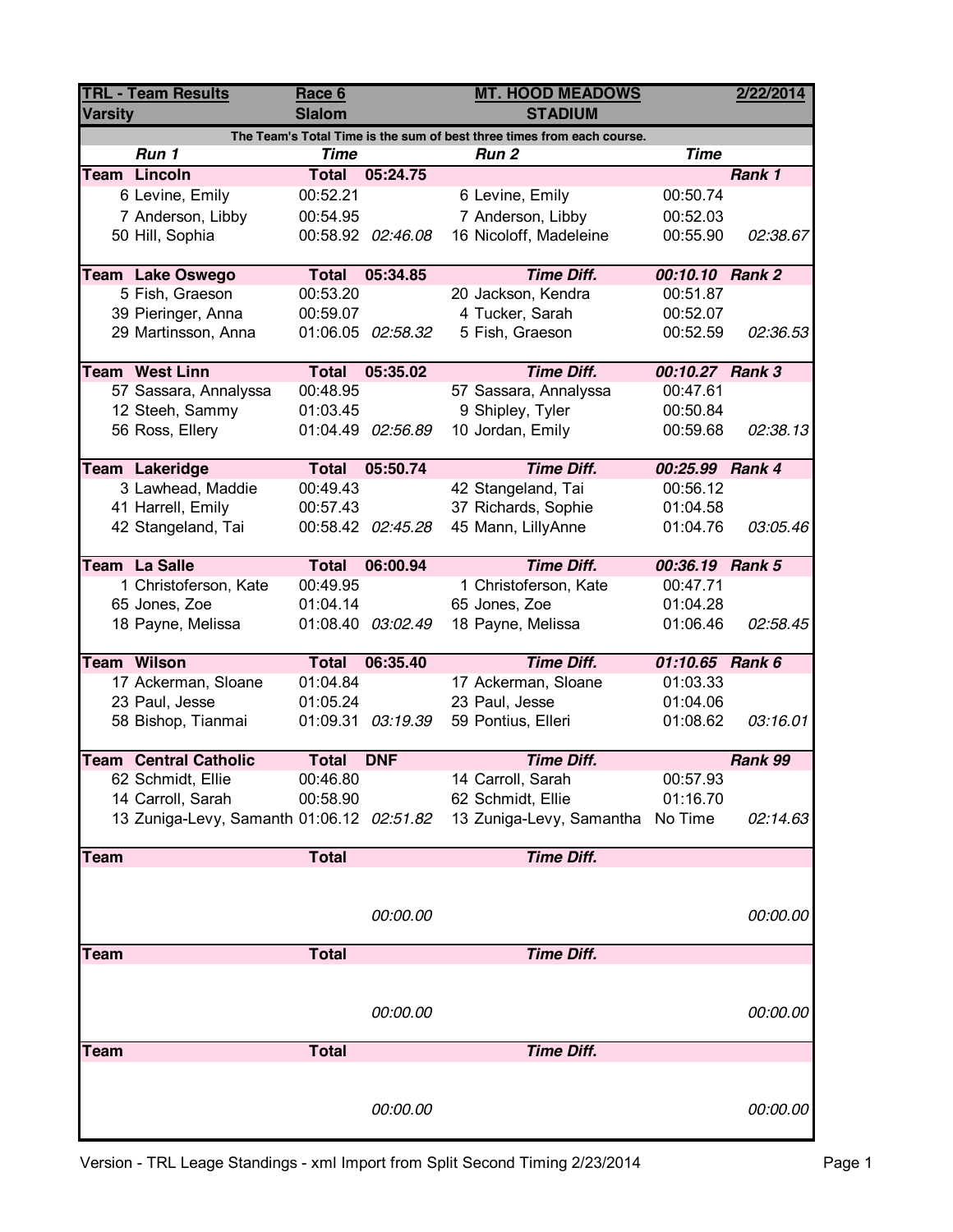| <b>TRL - Individual Results</b> |            |               | <b>MT. HOOD MEADOWS</b> | <b>Slalom</b> | Race 6         |              | $u$ |              | 2/22/2014 |               |
|---------------------------------|------------|---------------|-------------------------|---------------|----------------|--------------|-----|--------------|-----------|---------------|
| <b>Place</b>                    | <b>Bib</b> | <b>School</b> | <b>Name</b>             | Run 1         |                | Run 2        |     | <b>Total</b> | Diff.     | <b>Points</b> |
|                                 | 48         | Lincoln       | Klonsky, Mia            | 01:02.31      | 1              | 00:55.86     | 1   | 01:58.17     |           | 100           |
| $\overline{2}$                  | 26         | Lincoln       | Chen, Moira             | 01:04.57      | 3              | 01:03.13     | 2   | 02:07.70     | 00:09.53  | 80            |
| 3                               | 33         | Lincoln       | Lai, Chloe              | 01:10.28      | 4              | 01:09.10     | 4   | 02:19.38     | 00:21.21  | 60            |
| $\overline{4}$                  | 54         | West Linn     | Hlady, Anneke           | 01:13.50      | 6              | 01:07.06     | 3   | 02:20.56     | 00:22.39  | 50            |
| 5                               | 31         | Lincoln       | Messer, Oriana          | 01:11.24      | 5              | 01:11.61     | 7   | 02:22.85     | 00:24.68  | 45            |
| 6                               | 55         | West Linn     | Savoy, Carly            | 01:14.38      | 8              | $01:10.02$ 5 |     | 02:24.40     | 00:26.23  | 40            |
| 7                               | 53         | Lincoln       | Tees, Alex              | 01:14.11      | 7              | 01:12.39     | -8  | 02:26.50     | 00:28.33  | 36            |
| 8                               | 32         | Lincoln       | Alferez, Arielle        | 01:15.15      | 10             | 01:13.64     | -9  | 02:28.79     | 00:30.62  | 32            |
| 9                               | 43         | Lakeridge     | Fisher, Hannah          | 01:17.71      | 12             | 01:15.44 10  |     | 02:33.15     | 00:34.98  | 29            |
| 10                              | 28         | Lincoln       | Allen, Kira             | 01:20.70      | 13             | 01:19.03 12  |     | 02:39.73     | 00:41.56  | 26            |
| 11                              | 44         | Lakeridge     | Hungerford, Stacy       | 01:23.04      | 14             | 01:19.71 13  |     | 02:42.75     | 00:44.58  | 24            |
| 12                              | 49         | Lincoln       | Dunn, Kelsey            | 01:30.31      | 15             | 01:16.55 11  |     | 02:46.86     | 00:48.69  | 22            |
|                                 | 30         | Lincoln       | Messer, Isabella        | <b>DNF</b>    |                | 01:10.06     | - 6 |              |           | 0             |
|                                 | 35         | Lincoln       | Handick, Kathryn        | 01:15.14      | 9              | <b>DNF</b>   |     |              |           | 0             |
|                                 | 36         | Lakeridge     | Klingele, Madeleine     | 01:16.18      | 11             | <b>DSQ</b>   |     |              |           | 0             |
|                                 | 40         | Lake Oswego   | Keeton, Lucie           | <b>DNS</b>    |                | <b>DNS</b>   |     |              |           | 0             |
|                                 | 46         | Lincoln       | Davis, Rachel           | 01:02.83      | $\overline{2}$ | <b>DNF</b>   |     |              |           | 0             |